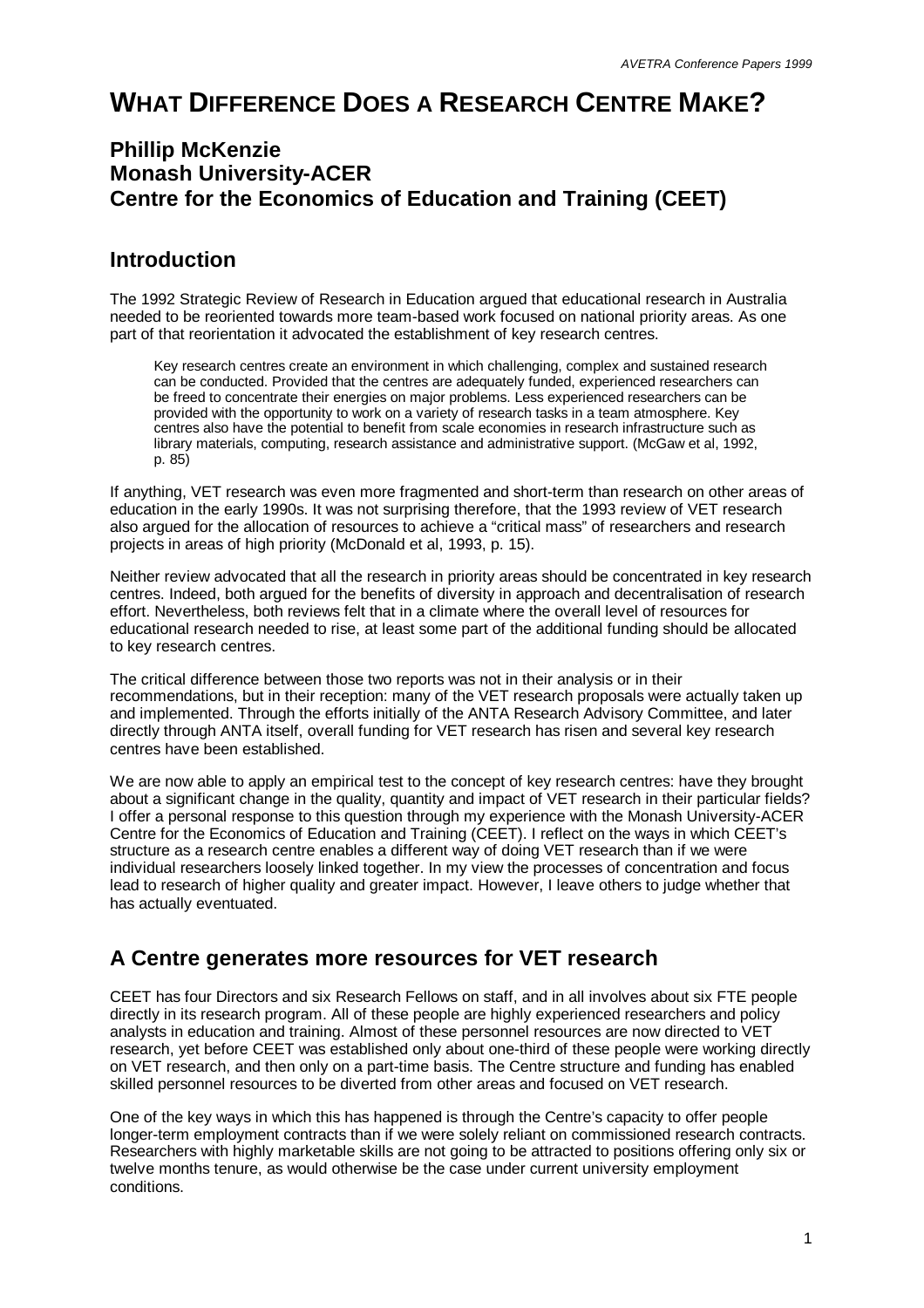Having a core of staff supported through the Centre grant provides the capacity to respond quickly to requests for commissioned research and the provision of advice to VET authorities. CEET attracts as much funding for commissioned research as it receives through the Centre grant, and is involved in as much research again on a collaborative basis with other groups that are the direct recipient of commissioned research funding. The Centre grant has a substantial multiplier effect that lifts the overall quantity of resources devoted to research on the economics of VET.

The international networks that CEET has developed mean that it is not just Australian resources that get focused on VET research. The expertise of visiting researchers and international research centres also adds to the pool of findings and perspectives from which Australia can draw. It is doubtful that individual researchers, no matter how well connected, could match the visibility and networking capacity of a key research Centre.

# **A Centre has extensive interaction with the VET field**

ANTA specifies that 25 per cent of the Centre grant is devoted to dissemination and interaction activities with VET policy makers and practitioners. CEET operates an extensive program of seminars, conferences and publications through which research findings are presented and emerging ideas are tested in the field. The CEET mailing list comprises around 700 individuals and organisations, and most of the CEET publications are provided at little or no cost. Some 5000 copies of The CEET Sheet, a two-page discussion of recent and forthcoming research, is sent three times a year to every TAFE institution and VET authority in Australia. Regular columns on CEET activities are maintained in Australian Training and the ACER Newsletter, and special contributions are prepared for other periodicals.

Equally important is the fact that CEET interacts extensively with the VET field in identifying research priorities and conducting research projects. CEET's VET Advisory Committee, which comprises representatives from ANTA, state training authorities, TAFE institutes, private providers, employers, and other VET researchers, plays a major role in shaping the CEET research program. The need for close interaction with the VET sector has also encouraged CEET to engage in collaborative research projects with VET providers and policy groups, and to recruit staff with extensive VET experience.

If CEET was solely dependent on commissioned research projects it is highly unlikely that this range of interaction and dissemination activities could be maintained.

#### **A Centre engages in a different type of research**

Centres generate not only a greater number of personnel resources and collaborative links for VET research, but also a greater mix of research expertise and backgrounds. The CEET staff comprises people experienced in different research paradigms and methodologies, and from different discipline and sectoral backgrounds. The diversity of staffing enables the building of research teams with complementary expertise.

Although CEET's focus is on the economics of education and training, the work benefits from involving people from discipline backgrounds other than economics. CEET's 1994 review of the field argued that it is simply not possible to consider questions of the level and distribution of costs and benefits through VET without detailed knowledge of the sector itself (Burke et al, 1994). This orientation required us to recruit staff with a wider range of discipline backgrounds and direct experience of the VET sector than would be typically available to, say, a university economics department.

The number and mix of staff that a Centre is able to recruit and train, and its extensive relationships with the VET sector, means that research ideas are constantly being challenged and debated for their rigour and their relevance. By contrast, individual researchers are likely to find it much more difficult to engage in such an interactive environment.

Having a core of researchers enables CEET to conduct longer-term, more complex projects than agencies are normally prepared to fund. The Centre structure also enables us to integrate findings from a wide range of sources in a way that is hopefully useful to those wanting access to state-of-theart reviews.